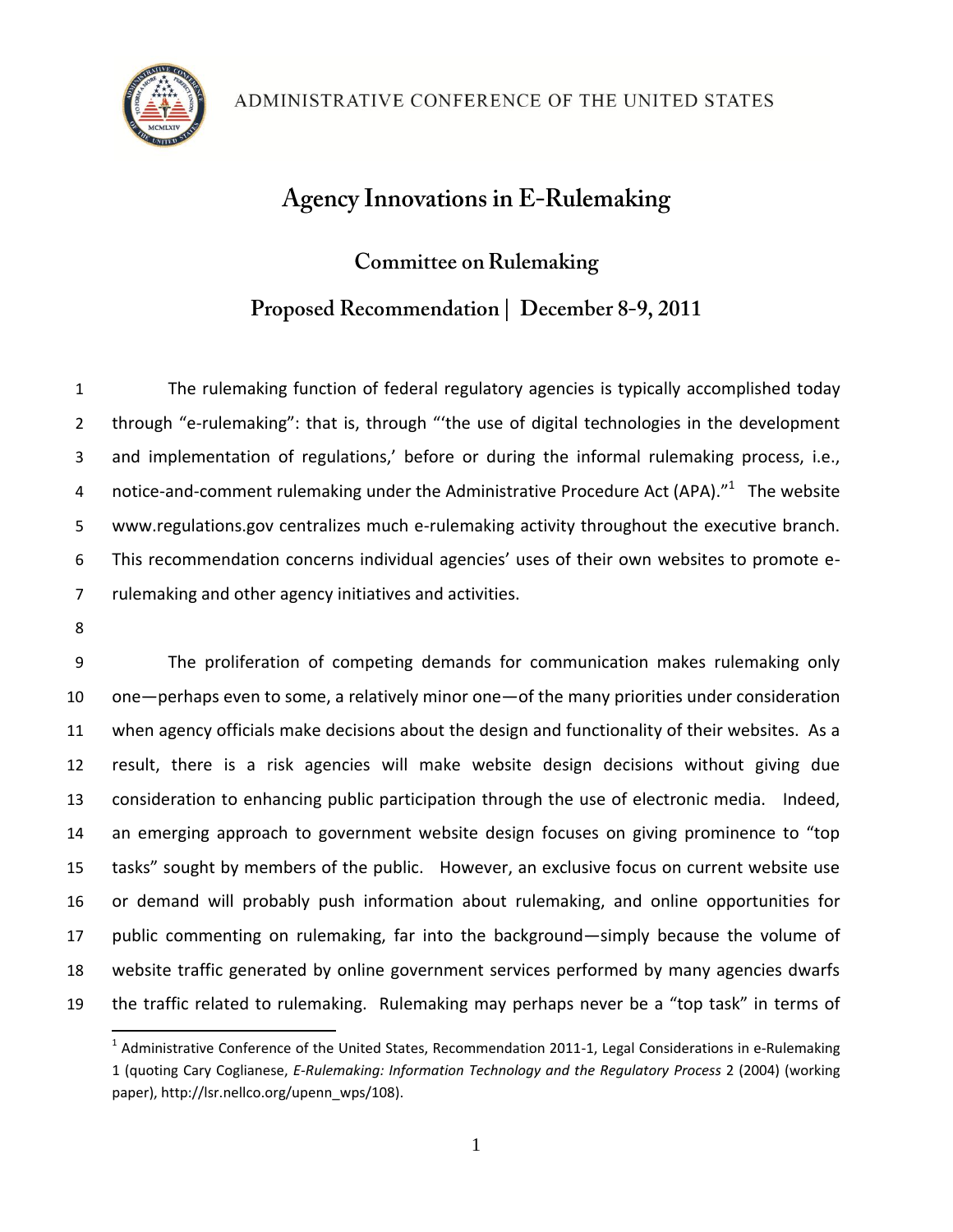

#### ADMINISTRATIVE CONFERENCE OF THE UNITED STATES

 the numbers of web users, but in a democracy, few tasks compare in significance with the ability of government agencies to create binding law backed up with the threat of civil, and even criminal, penalties.

 The Conference studied the websites and e-rulemaking initiatives of 90 agencies, each of which had reported completing an average of two or more rulemakings during each six- month period covered by the semiannual regulatory agenda. The study reveals that individual agencies have used websites in innovative ways to promote e-rulemaking. For example, agencies have developed portions of their own websites to support rulemaking efforts. Some agencies have specialized webpages that allow users to submit and view comments on all of the agency's open rulemakings, or to view information on the status of their priority rulemakings. Links from some agency home pages make rulemaking information easy to locate. Other agencies have innovated by using social media to get the public involved in the rulemaking processes from the earliest stages. These social media tools include blogs, Facebook, Twitter, IdeaScale, and other online discussion platforms.

 Agency innovations can improve the availability of information and engage the public in rulemaking activities, often at no great cost to the government. A cost-effective technique to improve the availability of rulemaking information on individual agency websites leverages available centralized data sources. An example of this approach is found on the websites of many members of Congress, who provide a link on their home page to a page listing all the legislation the member sponsors. The list is not drawn from the Member's own database, but rather extracts information from a THOMAS database of all legislation currently pending in Congress. Regulations.gov makes a similar tool available to agencies, thus enabling them to provide easy access to complete and up-to-date rulemaking information without the necessity of maintaining the underlying database.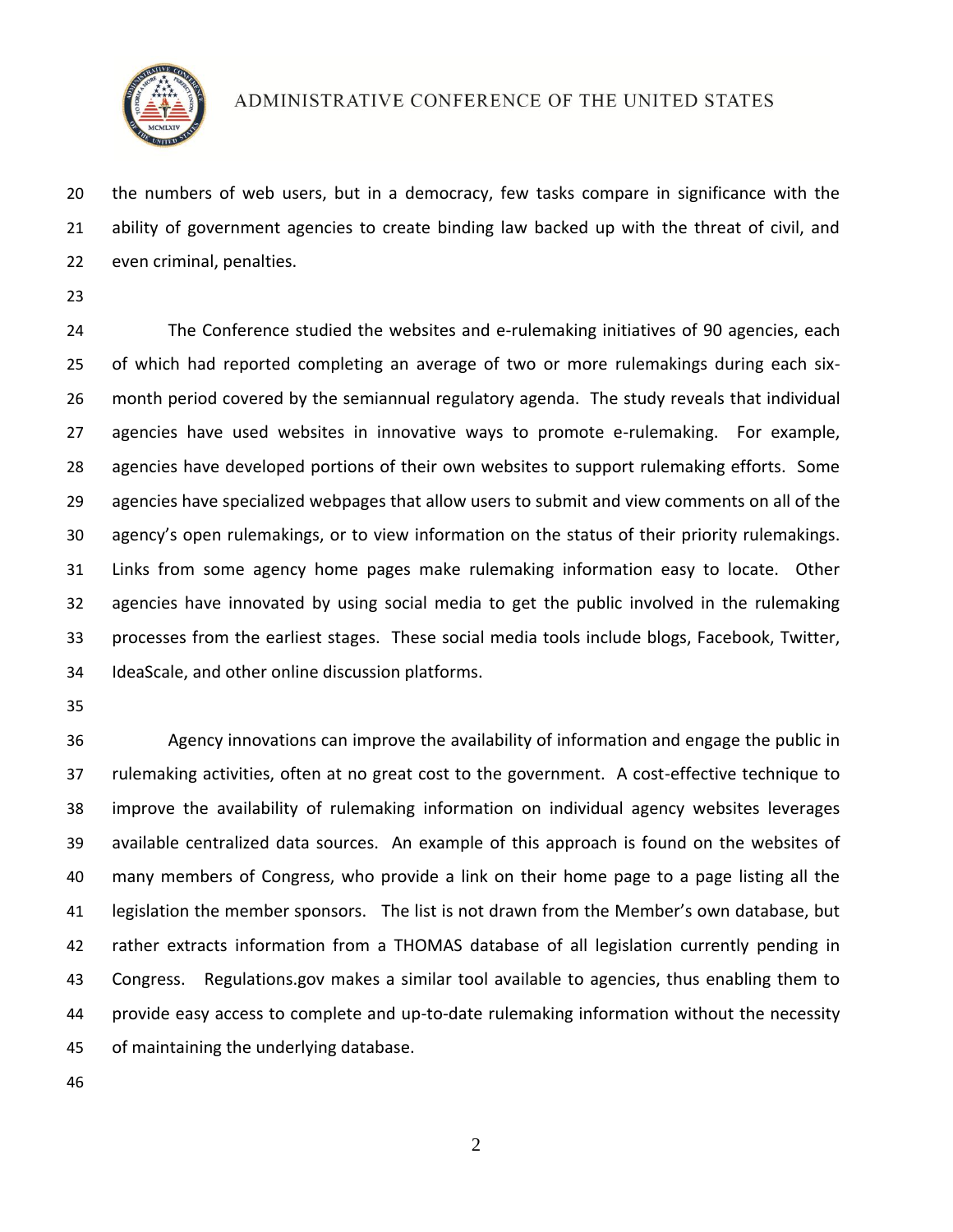

### ADMINISTRATIVE CONFERENCE OF THE UNITED STATES

 Agency innovations can also further well-established policies in favor of broadening access by groups that have historically faced barriers to participating effectively in rulemaking. 49 In 2000, President Clinton issued Executive Order 13166 in an effort "to improve access to ... programs and activities for persons who, as a result of national origin, are limited in their 51 English proficiency."<sup>2</sup> The Office of Management and Budget's policy on agency websites reminds agencies that they are "required to provide appropriate access for people with limited 53 English proficiency.<sup>"3</sup> Similarly, until high-speed access is pervasive across all strata of society, any agency that makes full public access and participation a priority should explore low bandwidth options, while also remembering that some members of the public do not have Internet access at all. In addition, continued vigilance is needed to ensure that agency websites and other electronic media will be as accessible to individuals with disabilities as they are to other users. This accessibility may grow even more challenging in the wake of new techniques for organizing a large volume of information on a website.

 Individual agency websites can also be used to address discrete deficiencies in the availability of critical rulemaking information. One such problem is that comment policies for many agencies cannot be found easily by the public. Even on web pages dedicated to the submission of comments, a comment policy is not always visible to the user. A second difficulty arises with old rulemaking materials, which need to be preserved for archival, historical, and legal reasons, but are often difficult for users to find and search. A third issue is that agency websites are uniformly easy to locate, but do not always include features to ensure that essential information, particularly about rulemaking, is broadly accessible to the public.

 $\overline{\phantom{a}}$ 

 $^2$  Exec. Order No. 13166, 65 Fed. Reg. 50121, 50121 (Aug. 11, 2000).

<sup>&</sup>lt;sup>3</sup> OMB Deputy Director for Management Clay Johnson, Memorandum on Policies for Federal Agency Public Websites (Dec. 17, 2004), available at http://www.whitehouse.gov/sites/default/files/omb/memoranda/ fy2005/m05-04.pdf.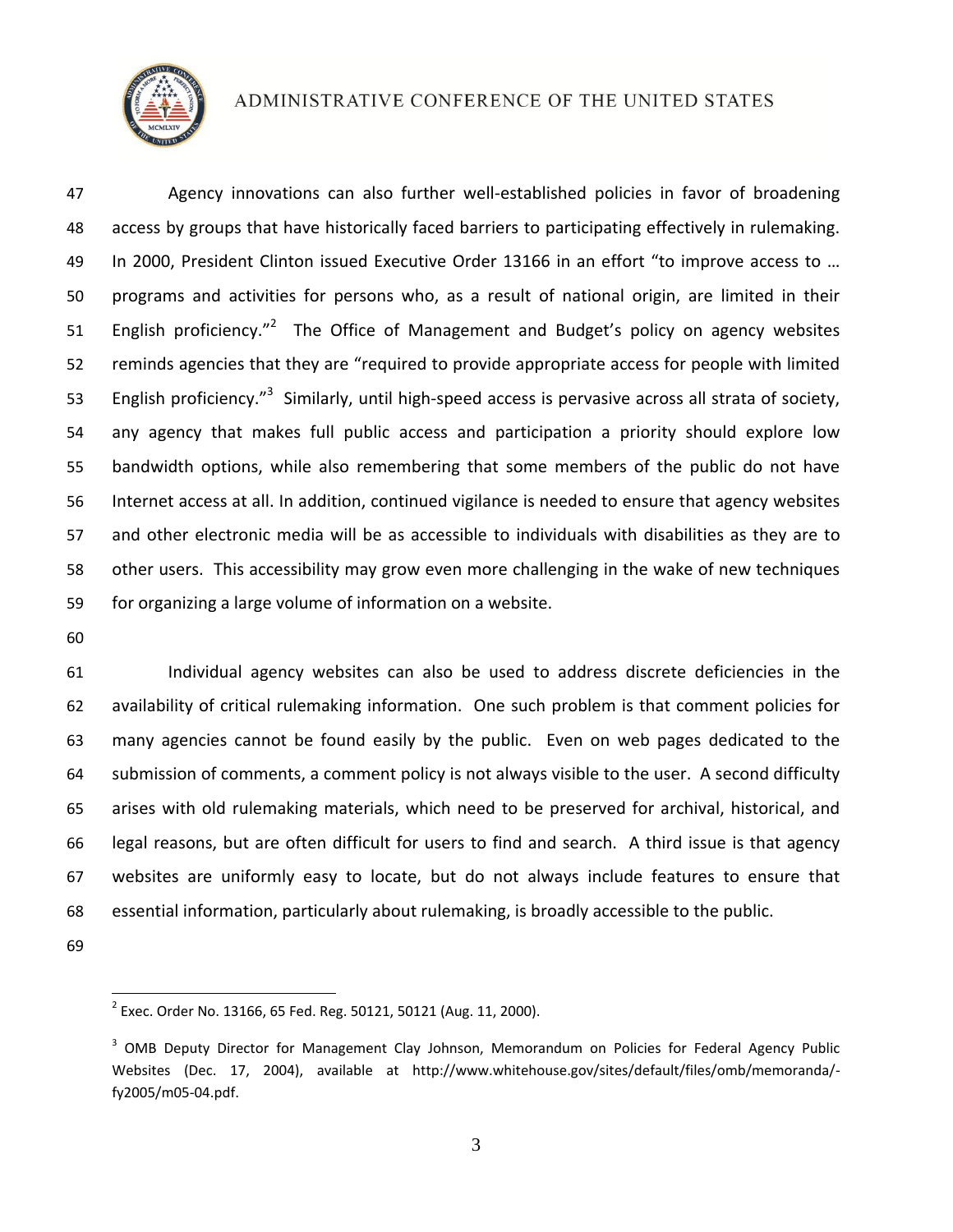

ADMINISTRATIVE CONFERENCE OF THE UNITED STATES

 The Conference believes that, as a general matter, agencies should continue to improve their websites to facilitate public accessibility and engagement so as to achieve the promise of e-rulemaking. This Recommendation is intended to broadly encourage agencies to develop and use innovative, cost-effective ways to use individual websites to solve some of the discrete problems identified above and generally engage the public in rulemaking.

## **RECOMMENDATION**

- 
- 

### **Increasing the Visibility of Rulemakings**

79 1. Agencies should manage their use of the Internet with rulemaking participation in mind. 

 2. Agencies should provide access to a one-stop location, which should be easily reachable from agencies' home pages, for all rulemakings currently open for comment. This may take the 83 form of providing pinpoint links to specific data about the agency's rulemakings available on websites such as Regulations.gov, RegInfo.gov, Federal Register 2.0, and so forth, which would allow agencies to efficiently enable the public to retrieve all the information the federal government has about ongoing rulemakings.

 3. Agencies should consider, in appropriate rulemakings, using social media tools to raise the visibility of rulemakings. When an agency sponsors a social media discussion of a rulemaking, it should provide clear notice to participants as to whether and how it will use the discussion in the rulemaking proceeding.